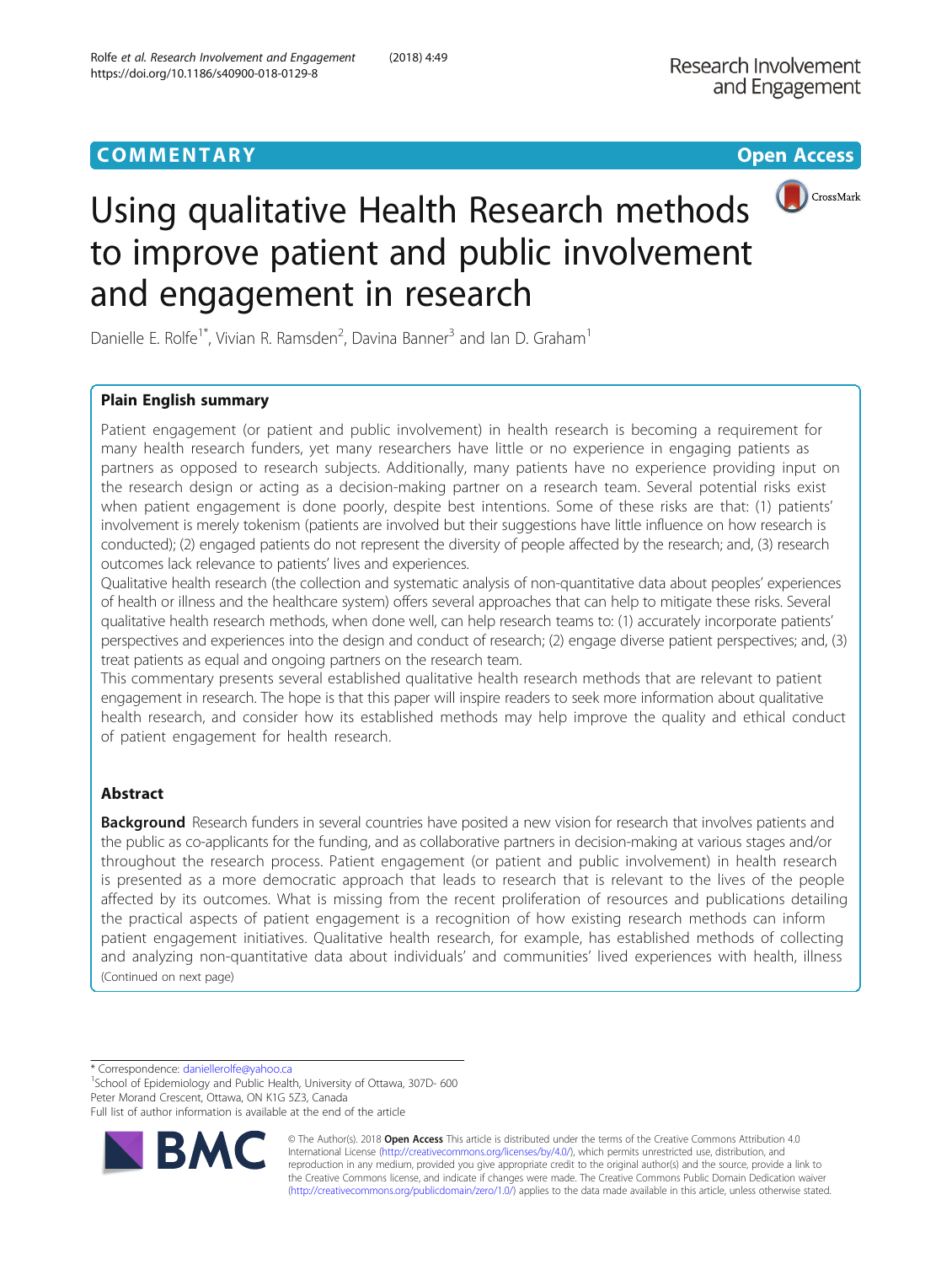## (Continued from previous page)

and/or the healthcare system. Included in the paradigm of qualitative health research is participatory health research, which offers approaches to partnering with individuals and communities to design and conduct research that addresses their needs and priorities.

**Discussion** The purpose of this commentary is to explore how qualitative health research methods can inform and support meaningful engagement with patients as partners. Specifically, this paper addresses issues of: rigour (how can patient engagement in research be done well?); representation (are the right patients being engaged?); and, reflexivity (is engagement being done in ways that are meaningful, ethical and equitable?). Various qualitative research methods are presented to increase the rigour found within patient engagement. Approaches to engage more diverse patient perspectives are presented to improve representation beyond the common practice of engaging only one or two patients. Reflexivity, or the practice of identifying and articulating how research processes and outcomes are constructed by the respective personal and professional experiences of researchers and patients, is presented to support the development of authentic, sustainable, equitable and meaningful engagement of patients as partners in health research.

**Conclusions** Researchers will need to engage patients as stakeholders in order to satisfy the overlapping mandate in health policy, care and research for engaging patients as partners in decision-making. This paper presents several suggestions to ground patient engagement approaches in established research designs and methods.

Keywords: Qualitative methods, Qualitative health research, Patient-oriented research, Integrated knowledge translation, Patient engagement, Patient partners, Patient and public involvement

## Background

Patient engagement (or patient and public involvement) in research involves partnering with 'patients' (a term more often used in Canada and the US, that is inclusive of individuals, caregivers, and/or members of the public) to facilitate research related to health or healthcare services. Rather than research subjects or participants, patients are engaged as partners in the research process. This partnership is intended to be meaningful and ongoing, from the outset of planning a research project, and/or at various stages throughout the research process. Engagement can include the involvement of patients in defining a research question, identifying appropriate outcomes and methods, collecting and interpreting data, and developing and delivering a knowledge translation strategy [\[1](#page-6-0)].

The concept of engaging non-researchers throughout the research process is not new to participatory health researchers, or integrated knowledge translation researchers, as the latter involves ongoing collaboration with clinicians, health planners and policy makers throughout the research process in order to generate new knowledge [\[2](#page-6-0), [3](#page-6-0)]. Patients, however, are less frequently included as partners on health research teams, or as knowledge users in integrated knowledge translation research teams compared to clinicians, healthcare managers and policy-makers, as these individuals are perceived as having "the authority to invoke change in the practice or policy setting." (p.2) [\[2](#page-6-0)] Recent

requirements for patient engagement by health research funders  $[4-6]$  $[4-6]$  $[4-6]$  $[4-6]$ , and mandates by most healthcare planners and organizations to engage patients in healthcare improvement initiatives, suggest that it would be prudent for integrated knowledge translation (and indeed all) health researchers to begin engaging patients as knowledge users in many, if not all, of their research projects.

Training and tools for patient engagement are being developed and implemented in Canada via the Canadian Institutes for Health Research (CIHR) Strategy for Patient Oriented Research (SPOR) initiative, in the US via Patient Centered Outcomes Research Institute (PCORI), and very practical resources are already available from the UK's more established INVOLVE Advisory Group [\[5](#page-6-0)–[7](#page-6-0)]. What is seldom provided by these 'get started' guides, however, are rigorous methods and evidence-based approaches to engaging diverse patient perspectives, and ensuring that their experiences, values and advice are appropriately incorporated into the research process.

The purpose of this commentary is to stimulate readers' further discussion and inquiry into qualitative health research methods as a means of fostering the more meaningfully engagement of patients as partners for research. Specifically, this paper will address issues of: rigour (how do we know that the interpretation of patients' perspectives has been done well and is applicable to other patients?); *representation* (are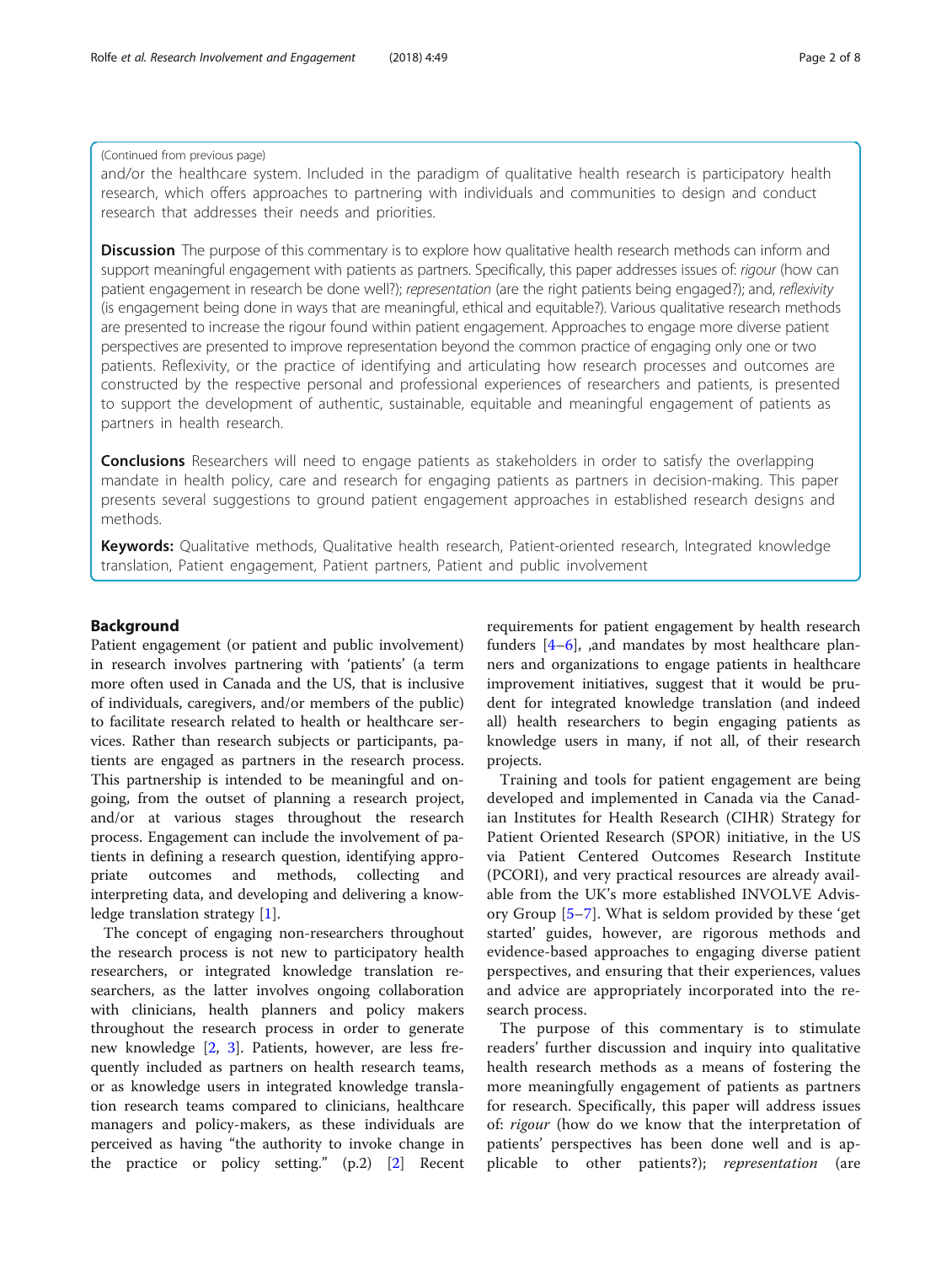multiple and diverse patient perspectives being sought?); and, *reflexivity* (is engagement being done ethically and equitably?). This commentary alone is insufficient to guide researchers and patient partners to use the methods presented as part of their patient engagement efforts. However, with increased understanding of these approaches and perhaps guidance from experienced qualitative health researchers, integrated knowledge translation and health researchers alike may be better prepared to engage patients in a meaningful way in research that has the potential to improve health and healthcare experiences and outcomes.

## What can be learned from methods utilized in qualitative health research?

There is wide variation in researchers' and healthcare providers' openness to engaging patients [[8\]](#page-6-0). Often, the patients that are engaged are a select group of individuals known to the research team, sometimes do not reflect the target population of the research, are involved at a consultative rather than a partnership level, and are more likely to be involved in the planning rather than the dissemination of research [[9](#page-6-0)–[11](#page-6-0)]. As a result, patient engagement can be seen as tokenistic and the antithesis of the intention of most patient engagement initiatives, which is to have patients' diverse experiences and perspectives help to shape what and how research is done. The principles, values, and practices of qualitative health research (e.g., relativism, social equity, inductive reasoning) have rich epistemological traditions that align with the conceptual and practical spirit of patient engagement. It is beyond the scope of this commentary, however, to describe in detail the qualitative research paradigm, and readers are encouraged to gain greater knowledge of this topic via relevant courses and texts. Nevertheless, several qualitative research considerations and methods can be applied to the practice of patient engagement, and the following sections describe three of these: rigour, representation and reflexivity.

## Rigour: Interpreting and incorporating patients' experiences into the design and conduct of research

When patient engagement strategies go beyond the inclusion of a few patient partners on the research team, for example, by using focus groups, interviews, community forums, or other methods of seeking input from a broad range of patient perspectives, the diversity of patients' experiences or perspectives may be a challenge to quickly draw conclusions from in order to make decisions about the study design. To make these decisions, members of the research team (which should include patient partners) may discuss what they heard about patients' perspectives and suggestions, and then unsystematically incorporate these suggestions, or they may take a vote, try to achieve

consensus, implement a Delphi technique [[12](#page-6-0)], or use another approach designed specifically for patient engagement like the James Lind Alliance technique for priority setting [[13\]](#page-6-0). Although the information gathered from patients is not data (and indeed would require ethical review to be used as such), a number of qualitative research practices designed to increase rigour can be employed to help ensure that the interpretation and incorporation of patients' experiences and perspectives has been done systematically and could be reproduced [\[14\]](#page-6-0). These practices include member checking, dense description, and constant comparative analysis. To borrow key descriptors of rigour from qualitative research, these techniques improve "credibility" (i.e., accurate representations of patients' experiences and preferences that are likely to be understood or recognized by other patients in similar situations – known in quantitative research as internal validity), and "transferability" (or the ability to apply what was found among a group of engaged patients to other patients in similar contexts – known in quantitative research as external validity) [[15\]](#page-6-0).

## Member checking

Member checking in qualitative research involves "taking ideas back to the research participants for their confirmation" (p. 111) [[16\]](#page-6-0). The objective of member checking is to ensure that a researcher's interpretation of the data (whether a single interview with a participant, or after analyzing several interviews with participants) accurately reflects the participants' intended meaning (in the case of a member check with a single participant about their interview), or their lived experience (in the case of sharing an overall finding about several individuals with one or more participants)  $[16]$ . For research involving patient engagement, member checking can be utilized to follow-up with patients who may have been engaged at one or only a few time points, or on an on-going basis with patient partners. A summary of what was understood and what decisions were made based on patients' recommendations could be used to initiate this discussion and followed up with questions such as, "have I understood correctly what you intended to communicate to me?" or "do you see yourself or your experience(s) reflected in these findings or suggestions for the design of the study?"

## Dense description

As with quantitative research, detailed information about qualitative research methods and study participants is needed to enable other researchers to understand the context and focus of the research and to establish how these findings relate more broadly. This helps researchers to not only potentially repeat the study, but to extend its findings to similar participants in similar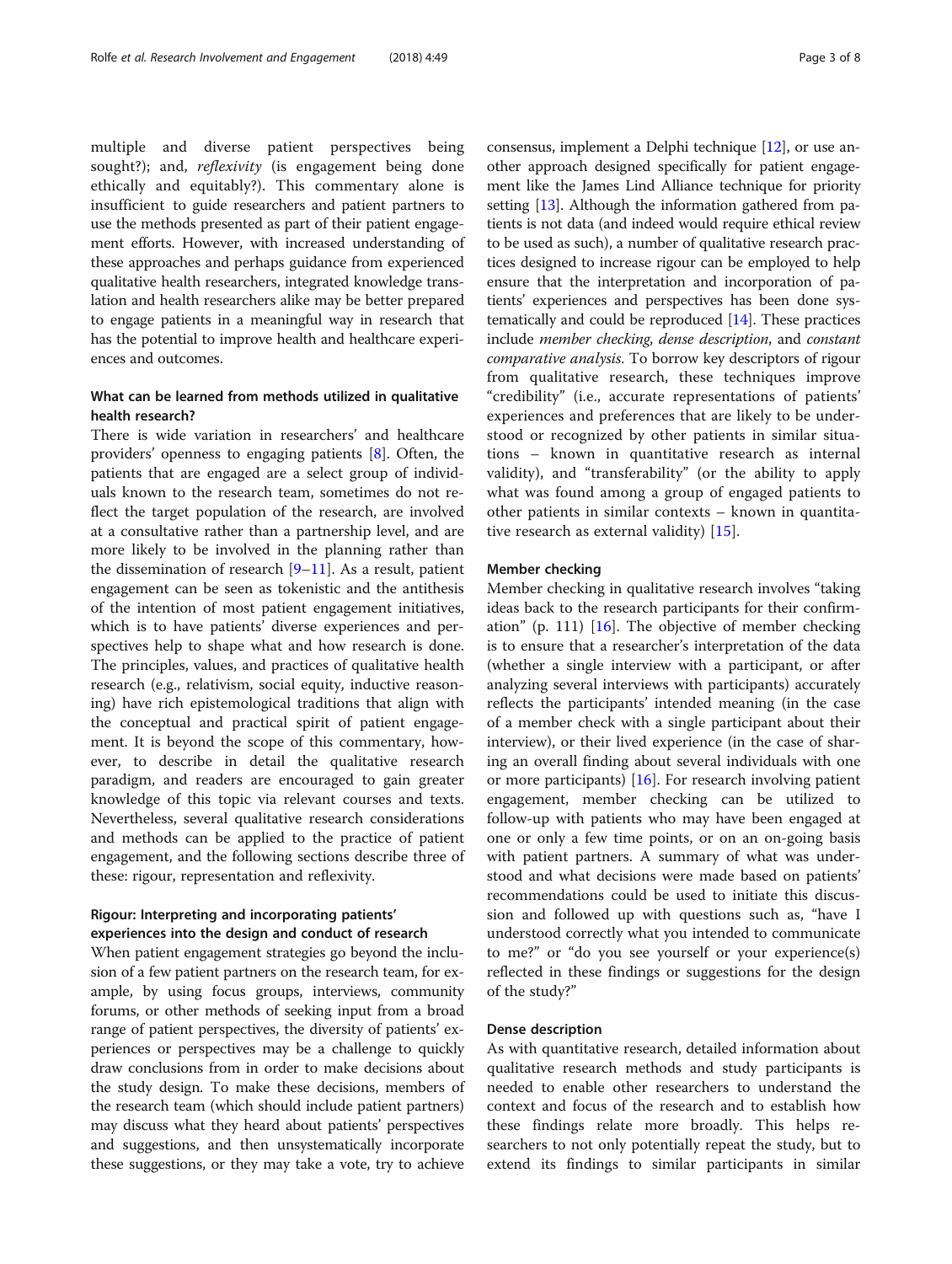contexts. Dense description provides details of the social, demographic and health profile of participants (e.g., gender, education, health conditions, etc.), as well as the setting and context of their experiences (i.e., where they live, what access to healthcare they have). In this way, dense description improves the transferability of study findings to similar individuals in similar situations [\[15](#page-6-0)]. To date, most studies involving patient engagement provide limited details about their engagement processes and who was engaged [[17](#page-6-0)]. This omission may be done intentionally (e.g., to protect the privacy of engaged patients, particularly those with stigmatizing health conditions), or as a practical constraint such as publication word limits. Nonetheless, reporting of patient engagement using some aspects of dense description of participants (as appropriate), the ways that they were engaged, and recommendations that emanated from engaged patients can also contribute to greater transferability and understanding of how patient engagement influenced the design of a research study.

#### Constant comparative analysis

Constant comparative analysis is a method commonly used in grounded theory qualitative research [[18\]](#page-6-0). Put simply, the understanding of a phenomenon or experience that a researcher acquires through engaging with participants is constantly redeveloped and refined based on subsequent participant interactions. This process of adapting to new information in order to make it more relevant is similar to processes used in rapid cycle evaluation during implementation research [[19\]](#page-6-0). This method can be usefully adapted and applied to research involving ongoing collaboration and partnership with several engaged patient partners, and/or engagement strategies that seek the perspectives of many patients at various points in the research process. For example, if, in addition to having ongoing patient partners, a larger group of patients provides input and advice (e.g., a steering or advisory committee) at different stages in the research process, their input may result in multiple course corrections during the design and conduct of the research processes to incorporate their suggestions. These suggestions may result in refinement of earlier decisions made about study design or conduct, and as such, the research process becomes more iterative rather than linear. In this way, engaged patients and patient partners are able to provide their input and experience to improve each step of the research process from formulating an appropriate research question or objective, determining best approaches to conducting the research and sharing it with those most affected by the outcomes.

## Representation: Gathering diverse perspectives to design relevant and appropriate research studies

The intention of engaging patients is to have their lived experience of health care or a health condition contribute to the optimization of a research project design [\[20](#page-6-0)]. Development of a meaningful and sustainable relationship with patient partners requires considerable time, a demonstrated commitment to partnership by both the patient partners and the researcher(s), resources to facilitate patient partners' engagement, and often, an individual designated to support the development of this relationship [\[17,](#page-6-0) [21\]](#page-6-0). This may lead some research teams to sustain this relationship with only one or two patients who are often previously known to the research team [[17\]](#page-6-0). The limitation of this approach is that the experiences of these one or two individuals may not adequately reflect the diverse perspectives of patients that may be affected by the research or its outcomes. The notion of gaining 'the patient perspective' from a single or only a few individuals has already been problematized [[22,](#page-6-0) [23](#page-6-0)]. To be sure, the engagement of a single patient is better than none at all, but the engagement of a broader and diverse population of patients should be considered to better inform the research design, and to help prevent further perpetuation of health disparities. Key issues to be considered include (1) how engagement can be made accessible to patients from diverse backgrounds, and (2) which engagement strategies (e.g., ranging from a community information forum to full partnership on the research team) are most appropriate to reach the target population [[24](#page-6-0)].

## Making engagement accessible

Expecting patient partner(s) to attend regular research team meetings held during working hours in a boardroom setting in a hospital, research institute or university limits the participation of many individuals. To support the participation and diversity of engaged patients, effort should be made to increase the accessibility and emotional safety of engagement initiatives [[25\]](#page-6-0). A budget must be allocated for patient partners' transportation, childcare or caregiving support, remuneration for time or time taken off work and, at the very least, covering expenses related to their engagement. Another consideration that is often made by qualitative health researchers is whether brief counselling support can be provided to patients should the sharing of their experiences result in emotional distress. There are some resources that can help with planning for costs [\[26](#page-6-0)], including an online cost calculator [\[27](#page-6-0)].

## Engagement strategies

Patient partners can be coached to consider the needs and experiences of people unlike them, but there are other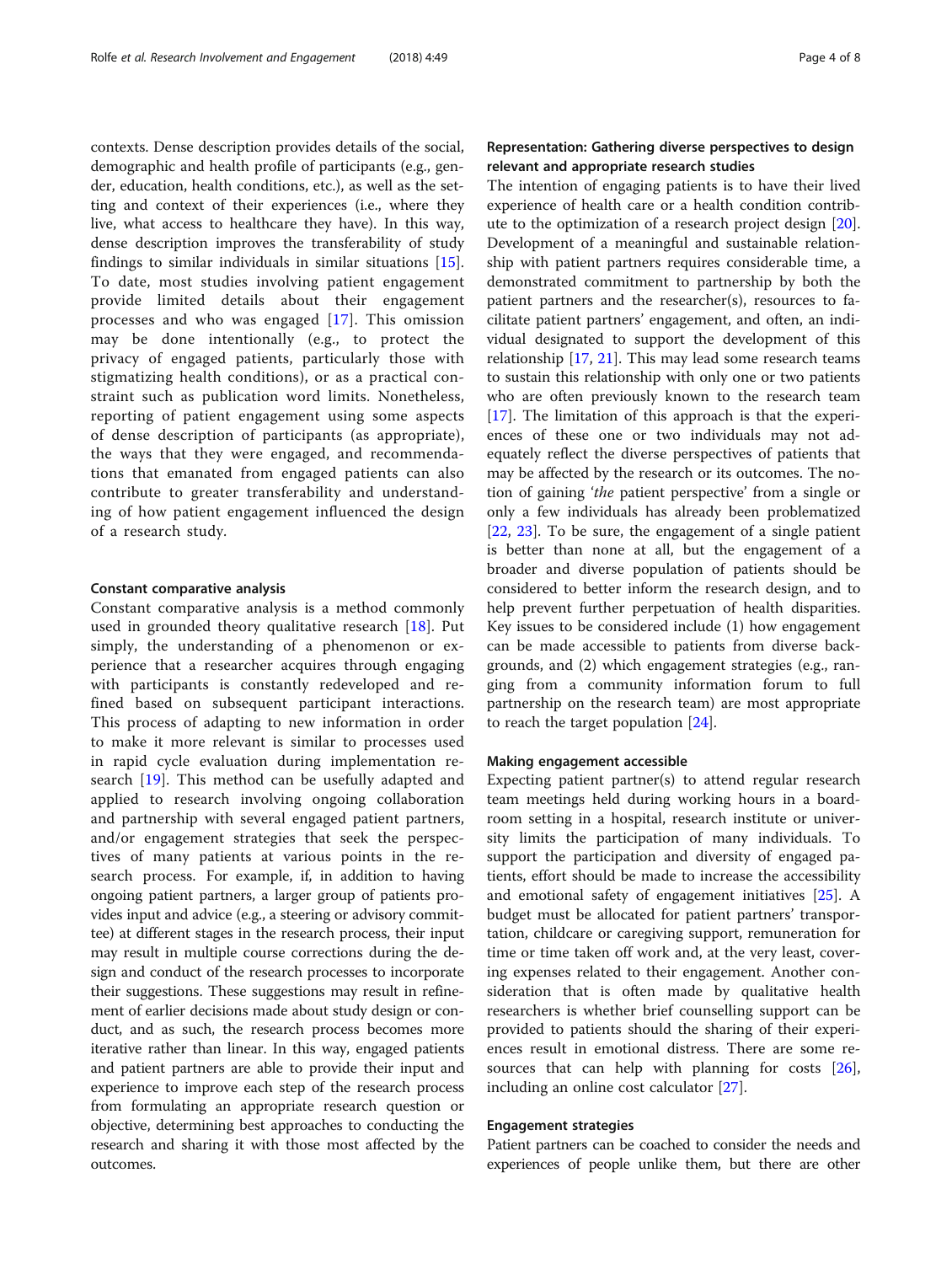methods of engagement that can help to gain a more fulsome perspective of what is likely a diverse patient population that is the focus of the research study. In qualitative health research, this is known as purposeful or purposive sampling: finding people who can provide information-rich descriptions of the phenomenon under study [\[28\]](#page-6-0). Engagement may require different approaches (e.g., deliberative group processes, community forums, focus groups, and patient partners on the research team), at different times in the research process to reach different individuals or populations (e.g., marginalized patients, or patients or caregivers experiencing illnesses that inhibit their ability to maintain an ongoing relationship with the research team). Engagement strategies of different forms at different times may be required. For example, ongoing engagement may occur with patient partners who are members of the research team (e.g., co-applicants on a research grant), and intermittent engagement may be sought from other patients through other methods that may be more time-limited or accessible to a diverse population of patients (e.g., a one-time focus group, community forum, or ongoing online discussion) to address issues that may arise during various stages of the research or dissemination processes. The result of this approach is that patients are not only consulted or involved (one-time or low commitment methods), but are also members of the research team and have the ability to help make decisions about the research being undertaken.

Engagement can generate a wealth of information from very diverse perspectives. Each iteration of engagement may yield new information. Knowing when enough information has been gathered to make decisions with the research team (that includes patient partners) about how the research may be designed or conducted can be challenging. One approach from qualitative research that can be adapted for patient engagement initiatives is theoretical saturation [[29](#page-6-0)], or "the point in analysis when…further data gathering and analysis add little new to the conceptualization, though variations can always be discovered." (p. 263) [[18](#page-6-0)]. That is, a one-time engagement strategy (e.g., a discussion with a single patient partner) may be insufficient to acquire the diverse perspectives of the individuals that will be affected by the research or its outcomes. Additional strategies (e.g., focus groups or interviews with several individuals) may be initiated until many patients identify similar issues or recommendations.

Engagement approaches should also consider: how patients are initially engaged (e.g., through known or new networks, posted notices, telephone or in-person recruitment) and whether involvement has been offered widely enough to garner multiple perspectives; how patients' experiences are shared (e.g., community forums, formal meetings, individual or group discussions) and whether facilitation enables broad participation; and finally, how patients' participation and experiences are incorporated into the research planning and design, with patients having equal decision-making capacity to other research team members. Several publications and tools are available that can help guide researchers who are new to processes of engaging patients in research [\[24](#page-6-0), [30](#page-7-0)–[34\]](#page-7-0), but unfortunately few address how to evaluate the effectiveness of engagement [\[35](#page-7-0)].

## Reflexivity: Ensuring meaningful and authentic engagement

In qualitative research, reflexivity is an ongoing process of "the researcher's scrutiny of his or her research experience, decisions, and interpretations in ways that bring the researcher into the process and allow the reader to assess how and to what extent the researcher's interests, positions, and assumptions influenced inquiry. A reflexive stance informs how the researcher conducts his or her research, relates to the research participants, and represents them in written reports," (p.188–189) [[16\]](#page-6-0). The concept of reflexivity can be applied to research involving patient engagement by continually and explicitly considering how decisions about the research study were made. All members of the research team must consider (and perhaps discuss): (1) how patient partners are invited to participate in research planning and decision-making; (2) how their input is received relative to other team members (i.e., do their suggestions garner the same respect as researchers' or providers'?); and, (3) whether engaged patients or patient partners feel sufficiently safe, able and respected to share their experiences, preferences and recommendations with the research team.

Ideally, reflexivity becomes a practice within the research team and may be operationalized through regular check-ins with patients and researchers about their comfort in sharing their views, and whether they feel that their views have been considered and taken onboard. Power dynamics should also be considered during patient engagement initiatives. For example, reflecting on how community forums, focus groups or interviews are to be facilitated, including a consideration of who is at the table/who is not, who speaks/who does not, whose suggestions are implemented/whose are not? Reflexivity can be practiced through informal discussions, or using methods that may allow more candid responses by engaged patients (e.g., anonymous online survey or feedback forms). At the very least, if these practices were not conducted throughout the research process, the research team (including patient partners) should endeavor to reflect upon team dynamics and consider how these may have contributed to the research design or outcomes. For example, were physicians and researchers seen as experts and patients felt less welcome or able to share their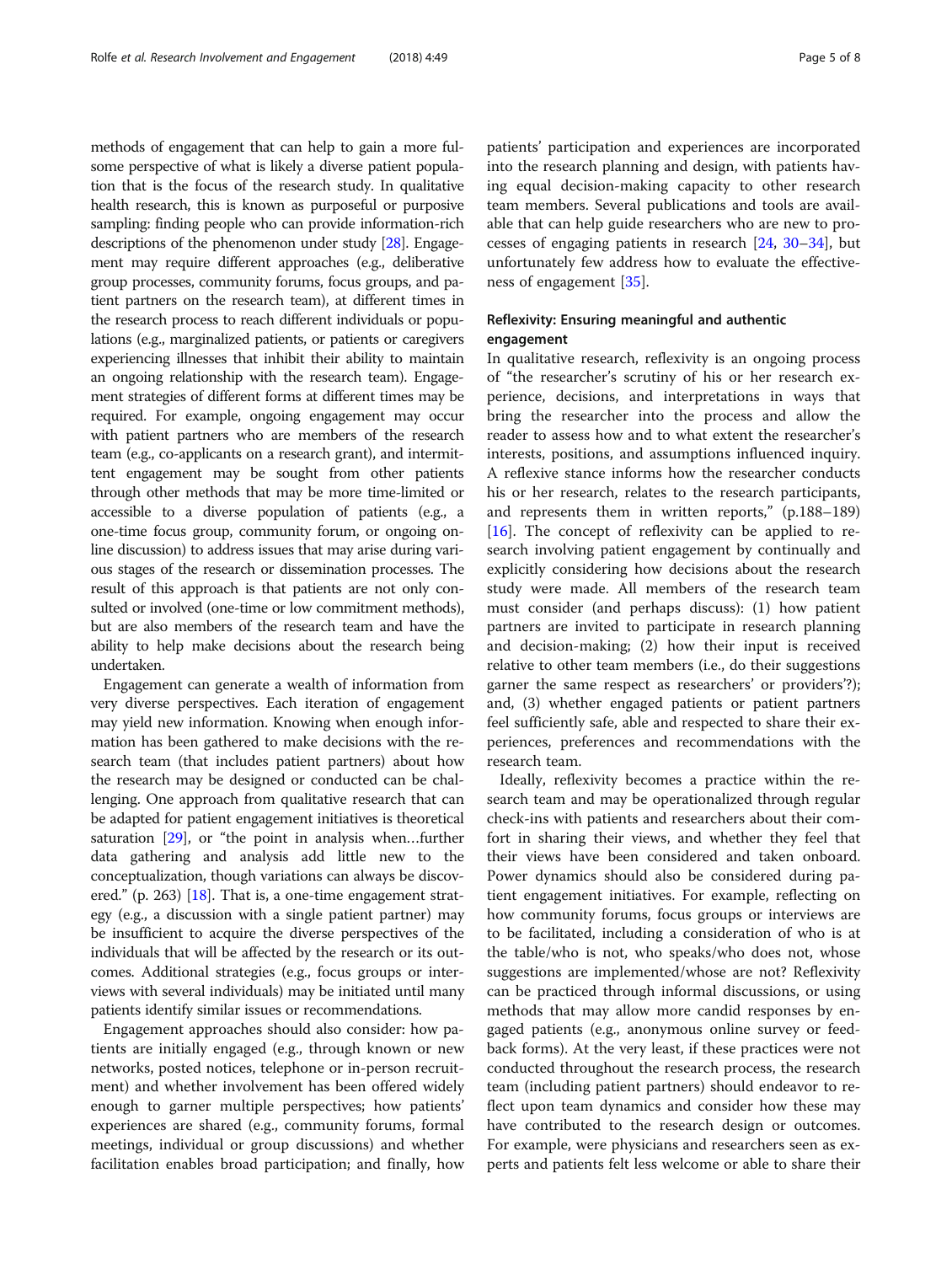personal experiences? Were patients only engaged by telephone rather than in-person and did this influence their ability to easily engage in decision-making? Reflexive practices may be usefully supplemented by formal evaluation of the process of patient engagement from the perspective of patients and other research team members [[36,](#page-7-0) [37\]](#page-7-0), and some tools are available to do this [[35](#page-7-0)].

## A note about language

One way to address the team dynamic between researchers, professional knowledge users (such as clinicians or health policy planners) and patients is to consider the language used to engage with patients in the planning of patient engagement strategies. That is, the term 'patient engagement' is a construction of an individual's identity that exists only within the healthcare setting, and in the context of a patient-provider dynamic. This term does not consider how people make decisions about their health and healthcare within a broader context of their family, community, and culture [\[22](#page-6-0), [38](#page-7-0)]. This may be why research communities in some countries (e.g., the United Kingdom) use the term 'patient and public involvement'. Additionally, research that involves communities defined by geography, shared experiences, cultural or ethnic identity, as is the case with participatory health research, may refer to 'community engagement.' Regardless of the term used, partnerships with patients, the public, or with communities need to be conceived instead as person-to-person interactions between researchers and individuals who are most affected by the research. Discussions with engaged patients should be conducted early on to determine how to best describe their role on the team or during engagement initiatives (e.g., as patient partners, community members, or people with lived experience).

#### Tokenism

Tokenism is the "difference between…the empty ritual of participation and having the real power needed to affect the outcome," (p.2) [\[39](#page-7-0)]. Ongoing reflection on the power dynamic between researchers and engaged patients, a central tenet of critical qualitative health research [[40](#page-7-0), [41](#page-7-0)], can increase the likelihood that engagement involves equitable processes and will result in meaningful engagement experiences by patients rather than tokenism [[36,](#page-7-0) [42\]](#page-7-0). Patient engagement initiatives should strive for "partnership" amongst all team members, and not just reflect a patient-clinician or researcher-subject dynamic [[43\]](#page-7-0). To develop meaningful, authentic and sustainable relationships with engaged patients, methods used for participatory, action or community-based research (approaches that fall under the paradigm of qualitative inquiry) provide detailed experiential guidance [[44](#page-7-0)]. For example, a realist review of

community-based participatory research projects reported that gaining and maintaining trust with patient or community partners, although time-intensive, is foundational to equitable and sustainable partnerships that benefit communities and individuals [[45,](#page-7-0) [46\]](#page-7-0). Additionally, Chapter Nine of the Canadian Tri-Council Policy Statement on Research involving Humans, which has to date been applied to research involving First Nations, Inuit and, Métis Peoples in Canada [[47\]](#page-7-0), provides useful information and direction that can be applied to working with patient partners on research [\[48\]](#page-7-0).

Authentic patient engagement should include their involvement at all stages of the research process [[49](#page-7-0), [50](#page-7-0)], but this is often not the case [\[10](#page-6-0)]. .Since patient partners are not research subjects or participants, their engagement does not (usually) require ethics approval, and they can be engaged as partners as early as during the submission of grant applications [\[49](#page-7-0)]. This early engagement helps to incorporate patients' perspectives into the proposed research before the project is wedded to particular objectives, outcomes and methods, and can also serve to allocate needed resources to support patient engagement (including remuneration for patient partners' time). Training in research for patient partners can also support their meaningful engagement by increasing their ability to fully engage in decision-making with other members of the research team [\[51](#page-7-0), [52\]](#page-7-0). Patient partners may also thrive in co-leading the dissemination of findings to healthcare providers, researchers, patients or communities most affected by the research [[53\]](#page-7-0).

## Conclusion

Patient engagement has gained increasing popularity, but many research organizations are still at the early stages of developing approaches and methods, many of which are based on experience rather than evidence. As health researchers and members of the public will increasingly need to partner for research to satisfy the overlapping mandate of patient engagement in health policy, healthcare and research, the qualitative research methods highlighted in this commentary provide some suggestions to foster rigorous, meaningful and sustained engagement initiatives while addressing broader issues of power and representation. By incorporating evidence-based methods of gathering and learning from multiple and diverse patient perspectives, we will hopefully conduct better patient engaged research, live out the democratic ideals of patient engagement, and ultimately contribute to research that is more relevant to the lives of patients; as well as, contribute to the improved delivery of healthcare services. In addition to the references provided in this paper, readers are encouraged to learn more about the meaningful engagement of patients in research from several key texts [[54](#page-7-0)–[56\]](#page-7-0).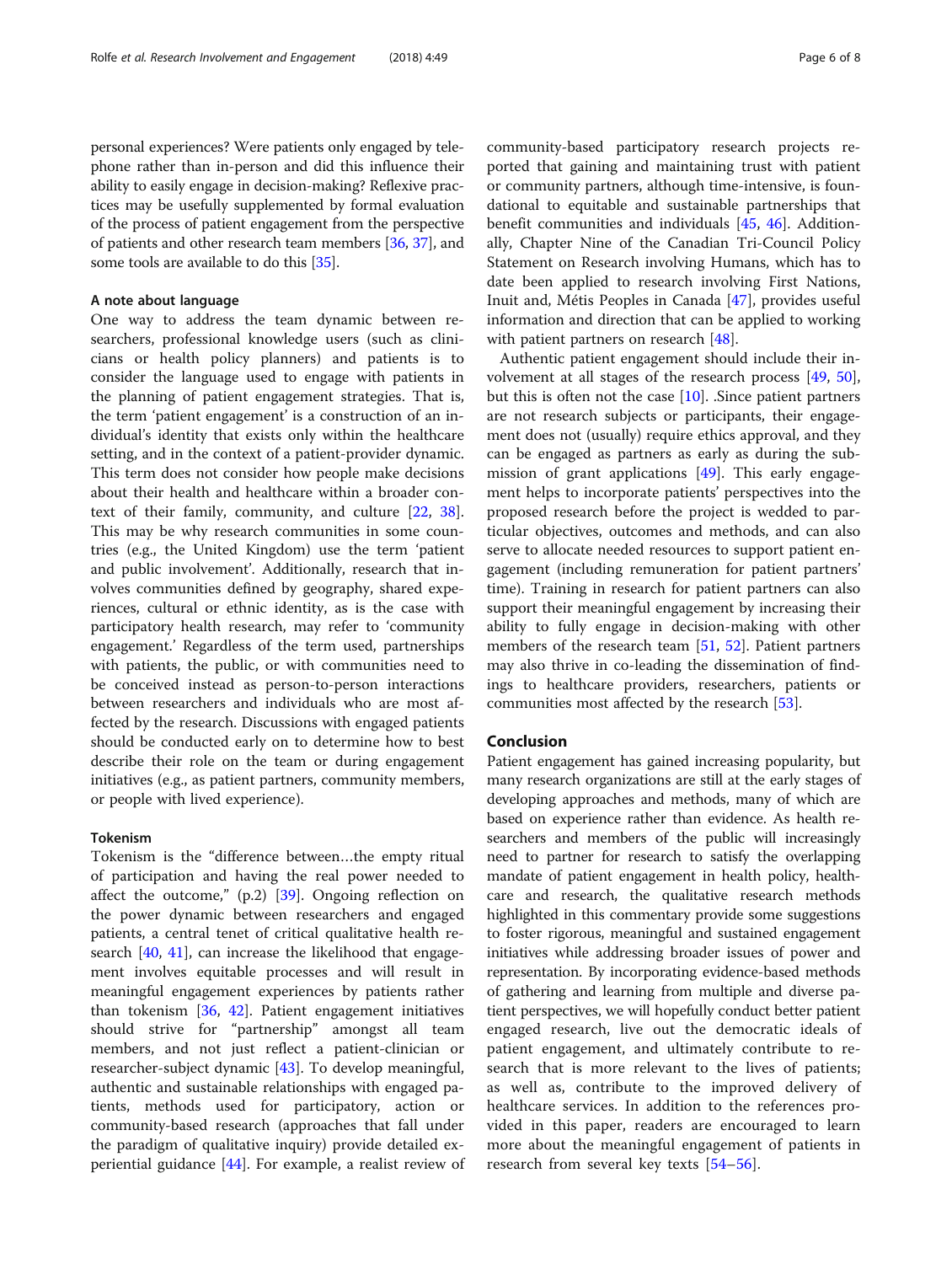#### <span id="page-6-0"></span>Abbreviations

CIHR: Canadian Institutes for Health Research; PCORI: Patient Centered Outcomes Research Institute; SPOR: Strategy for Patient Oriented Research

#### Acknowledgements

This paper was drafted in response to a call for concept papers related to integrated knowledge translation issued by the Integrated Knowledge Translation Research Network (CIHR FDN #143237).

#### Funding

This paper was commissioned by the Integrated Knowledge Translation Network (IKTRN). The IKTRN brings together knowledge users and researchers to advance the science and practice of integrated knowledge translation and train the next generation of integrated knowledge translation researchers. Honorariums were provided for completed papers. The IKTRN is funded by a Canadian Institutes of Health Research Foundation Grant (FDN #143247).

## Availability of data and materials

Not applicable.

## Authors' contributions

DR conceived and drafted this paper. All authors were involved in critiquing and revising the manuscript. All authors read and approved the final manuscript.

#### Ethics approval and consent to participate

Not applicable.

## Consent for publication

Not applicable.

#### Competing interests

The authors declare that they have no competing interests.

#### Publisher's Note

Springer Nature remains neutral with regard to jurisdictional claims in published maps and institutional affiliations.

#### Author details

<sup>1</sup>School of Epidemiology and Public Health, University of Ottawa, 307D- 600 Peter Morand Crescent, Ottawa, ON K1G 5Z3, Canada. <sup>2</sup>Department of Academic Family Medicine, University of Saskatchewan, West Winds Primary Health Centre, 3311 Fairlight Drive, Saskatoon, SK S7M 3Y5, Canada. <sup>3</sup>School of Nursing, University of Northern British Columbia, 3333 University Way, Prince George, BC V2K4C6, Canada.

## Received: 18 June 2018 Accepted: 9 November 2018 Published online: 13 December 2018

#### References

- 1. Canadian Institutes of Health Research. Strategy for Patient-Oriented Research. 2014. [http://www.cihr-irsc.gc.ca/e/documents/spor\\_framework-en.](http://www.cihr-irsc.gc.ca/e/documents/spor_framework-en.pdf) [pdf](http://www.cihr-irsc.gc.ca/e/documents/spor_framework-en.pdf). Accessed 27 Sep 2017.
- 2. Kothari A, Wathen CN. Integrated knowledge translation: digging deeper, moving forward. J Epidemiol Community Health. 2017;71:619–23. [https://](https://doi.org/10.1136/jech-2016-208490) [doi.org/10.1136/jech-2016-208490](https://doi.org/10.1136/jech-2016-208490).
- 3. Gagliardi AR, Berta W, Kothari A, Boyko J, Urquhart R. Integrated knowledge translation (IKT) in health care: a scoping review. Implement Sci. 2016;11:38. <https://doi.org/10.1186/s13012-016-0399-1>.
- 4. Canadian Institutes of Health Research. Strategy for Patient-Oriented Research - CIHR. [http://www.cihr-irsc.gc.ca/e/41204.html.](http://www.cihr-irsc.gc.ca/e/41204.html) Accessed 20 Sep 2017.
- Patient-Centered Outcomes Research Institute. Patient-Centered Outcomes Research Institute website. <https://www.pcori.org/>. Accessed 20 Sep 2017.
- 6. National Institute for Health Research. INVOLVE | INVOLVE Supporting public involvement in NHS, public health and social care research. [http://www.](http://www.invo.org.uk/) [invo.org.uk/](http://www.invo.org.uk/). Accessed 27 Sep 2017.
- 7. Canadian Institutes of Health Research. SPOR SUPPORT Units CIHR. [http://](http://www.cihr-irsc.gc.ca/e/45859.html) [www.cihr-irsc.gc.ca/e/45859.html](http://www.cihr-irsc.gc.ca/e/45859.html). Accessed 27 Sep 2017.
- Ocloo J, Matthews R. From tokenism to empowerment: progressing patient and public involvement in healthcare improvement. BMJ Qual Saf. 2016;25: 626–32.
- 9. Hearld KR, Hearld LR, Hall AG. Engaging patients as partners in research: factors associated with awareness, interest, and engagement as research partners. SAGE open Med. 2017;5:2050312116686709. [https://doi.org/10.](https://doi.org/10.1177/2050312116686709.) [1177/2050312116686709.](https://doi.org/10.1177/2050312116686709.)
- 10. Domecq JP, Prutsky G, Elraiyah T, Wang Z, Nabhan M, Shippee N, et al. Patient engagement in research: a systematic review. BMC Health Serv Res. 2014;14:89. <https://doi.org/10.1186/1472-6963-14-89>.
- 11. Concannon TW, Fuster M, Saunders T, Patel K, Wong JB, Leslie LK, et al. A systematic review of stakeholder engagement in comparative effectiveness and patient-centered outcomes research. J Gen Intern Med. 2014;29:1692–701.
- 12. Oostendorp LJM, Durand M-A, Lloyd A, Elwyn G. Measuring organisational readiness for patient engagement (MORE): an international online Delphi consensus study. BMC Health Serv Res. 2015;15:61. [https://doi.org/10.1186/](https://doi.org/10.1186/s12913-015-0717-3) [s12913-015-0717-3.](https://doi.org/10.1186/s12913-015-0717-3)
- 13. Boddy K, Cowan K, Gibson A, Britten N. Does funded research reflect the priorities of people living with type 1 diabetes? A secondary analysis of research questions. BMJ Open. 2017;7:e016540. [https://doi.org/10.1136/](https://doi.org/10.1136/bmjopen-2017-016540) [bmjopen-2017-016540.](https://doi.org/10.1136/bmjopen-2017-016540)
- 14. Mays N, Pope C. Rigour and qualitative research. BMJ Br Med J. 1995;311: 109–12.
- 15. Krefting L. Rigor in qualitative research: the assessment of trustworthiness. Am J Occup Ther. 1991;45:214–22.
- 16. Charmaz K. Constructing grounded theory : a practical guide through qualitative analysis. London: Sage Publications; 2006.
- 17. Wilson P, Mathie E, Keenan J, McNeilly E, Goodman C, Howe A, et al. ReseArch with patient and public invOlvement: a RealisT evaluation – the RAPPORT study. Heal Serv Deliv Res. 2015;3:1–176. [https://doi.org/10.3310/](https://doi.org/10.3310/hsdr03380) [hsdr03380](https://doi.org/10.3310/hsdr03380).
- 18. Corbin JM, Strauss AL, Strauss AL. Basics of qualitative research : techniques and procedures for developing grounded theory. Thousand Oaks: Sage Publications; 2008.
- 19. Keith RE, Crosson JC, O'Malley AS, Cromp D, Taylor EF. Using the consolidated framework for implementation research (CFIR) to produce actionable findings: a rapid-cycle evaluation approach to improving implementation. Implement Sci. 2017;12:15. [https://doi.org/10.1186/s13012-](https://doi.org/10.1186/s13012-017-0550-7) [017-0550-7](https://doi.org/10.1186/s13012-017-0550-7).
- 20. Esmail L, Moore E. Evaluating patient and stakeholder engagement in research: moving from theory to practice. J Comp Eff Res. 2015;4:133–45. [https://doi.org/10.2217/cer.14.79.](https://doi.org/10.2217/cer.14.79)
- 21. Brett J, Staniszewska S, Mockford C, Herron-Marx S, Hughes J, Tysall C, et al. A systematic review of the impact of patient and public involvement on service users, researchers and communities. Patient. 2014;7:387–95.
- 22. Rowland P, McMillan S, McGillicuddy P, Richards J. What is "the patient perspective" in patient engagement programs? Implicit logics and parallels to feminist theories. Heal An Interdiscip J Soc Study Heal Illn Med. 2016. [https://doi.org/10.1177/1363459316644494.](https://doi.org/10.1177/1363459316644494)
- 23. Martin GP. "Ordinary people only": knowledge, representativeness, and the publics of public participation in healthcare. Sociol Health Illn. 2008;30:35– 54. <https://doi.org/10.1111/j.1467-9566.2007.01027.x>.
- 24. Snow B, Tweedie K, Pederson A, Shrestha H, Bachmann L. Patient Engagement: Heard and valued. 2013. [http://www.cfhi-fcass.ca/sf-docs/](http://www.cfhi-fcass.ca/sf-docs/default-source/patient-engagement/awesome_workbook-fraserhealth.pdf) [default-source/patient-engagement/awesome\\_workbook-fraserhealth.pdf.](http://www.cfhi-fcass.ca/sf-docs/default-source/patient-engagement/awesome_workbook-fraserhealth.pdf) Accessed 24 Jan 2018.
- 25. Montesanti SR, Abelson J, Lavis JN, Dunn JR. Enabling the participation of marginalized populations: case studies from a health service organization in Ontario. Canada Health Promot Int. 2017;32(4):636–49. [https://doi.org/10.](https://doi.org/10.1093/heapro/dav118.) [1093/heapro/dav118.](https://doi.org/10.1093/heapro/dav118.)
- 26. The Change Foundation. Should Money Come into It? A Tool for Deciding Whether to Pay Patient- Engagement Participants. Toronto; 2015. [http://](http://www.changefoundation.ca/site/wp-content/uploads/2016/05/Should-money-come-into-it.pdf) [www.changefoundation.ca/site/wp-content/uploads/2016/05/Should](http://www.changefoundation.ca/site/wp-content/uploads/2016/05/Should-money-come-into-it.pdf)[money-come-into-it.pdf.](http://www.changefoundation.ca/site/wp-content/uploads/2016/05/Should-money-come-into-it.pdf) Accessed 18 June 2018
- 27. INVOLVE. Involvement Cost Calculator | INVOLVE. [http://www.invo.org.uk/](http://www.invo.org.uk/resource-centre/payment-and-recognition-for-public-involvement/involvement-cost-calculator/) [resource-centre/payment-and-recognition-for-public-involvement/](http://www.invo.org.uk/resource-centre/payment-and-recognition-for-public-involvement/involvement-cost-calculator/) [involvement-cost-calculator/.](http://www.invo.org.uk/resource-centre/payment-and-recognition-for-public-involvement/involvement-cost-calculator/) Accessed 11 Oct 2017.
- 28. Patton MQ. Qualitative research and evaluation methods. 3rd ed. Thousand Oaks: Sage Publications; 2002.
- 29. Kerr C, Nixon A, Wild D. Assessing and demonstrating data saturation in qualitative inquiry supporting patient-reported outcomes research. Expert Rev Pharmacoecon Outcomes Res. 2010;10(3):269–81. [https://doi.org/10.](https://doi.org/10.1586/erp.10.30) [1586/erp.10.30](https://doi.org/10.1586/erp.10.30).